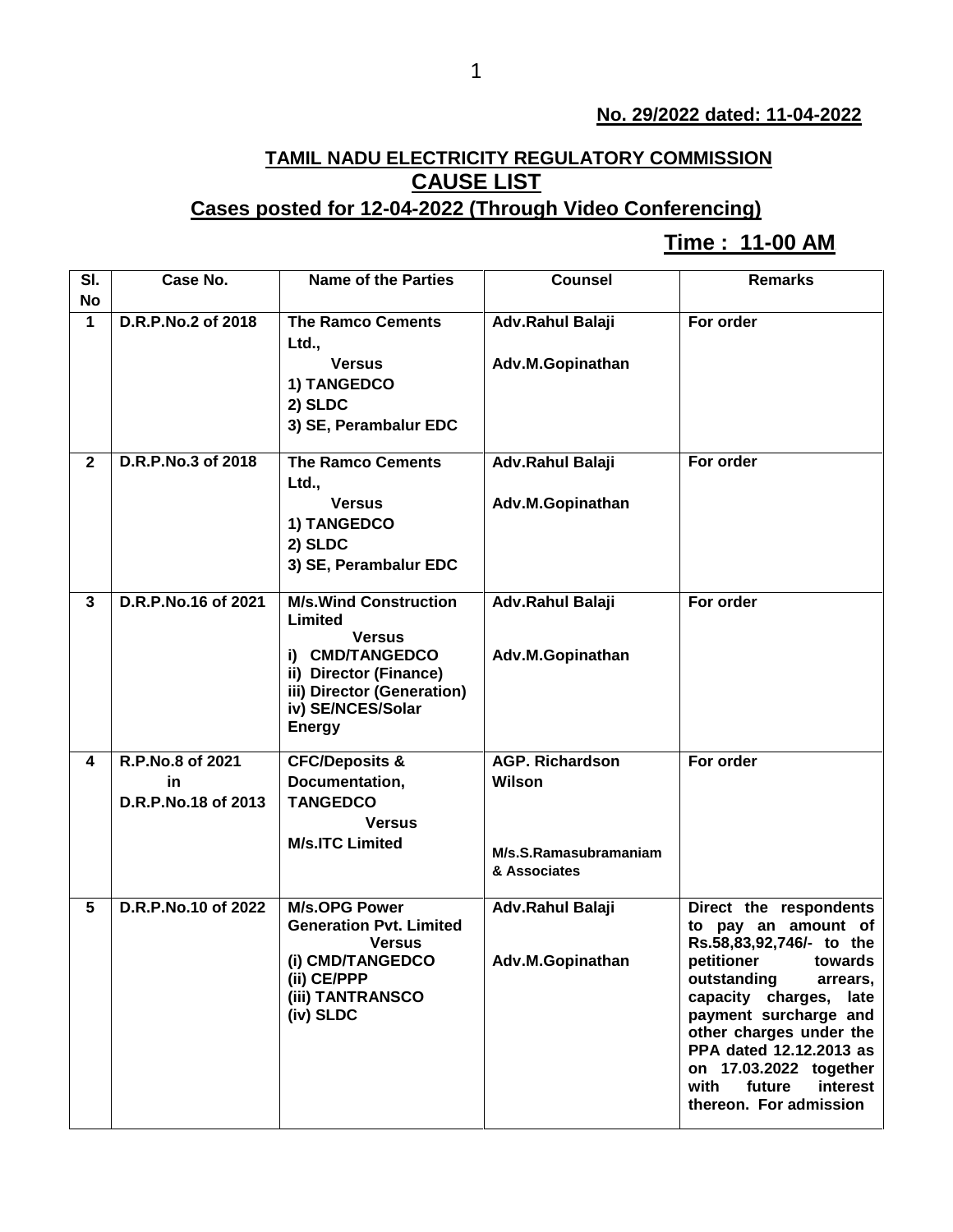| 6              | M.P.No.13 of 2022  | <b>M/s.Grace Infrastructure</b><br><b>Pvt. Limited</b><br><b>Versus</b><br>(i) CMD/TANGEDCO<br>(ii) Director (Finance)<br>(iii) CE/NCES<br>(iv) SE/Tirunelveli EDC<br>(v) SE/Theni EDC | M/s.Rugan & Arya<br>Adv.M.Gopinathan   | To impose penalty upon<br>the<br>respondents<br><u>in</u><br>accordance with section<br>142 of the Electricity Act,<br>2003 for non-compliance<br>of the order of the<br><b>Commission</b><br>dated<br>19.1.2022 in D.R.P.No.7<br>2021<br>оf<br>and<br>consequently direct the<br>respondents to<br>make<br>payments of the entire<br>sum of Rs.28,07 crores<br>along with interest @<br>12% p.a. For admission. |
|----------------|--------------------|----------------------------------------------------------------------------------------------------------------------------------------------------------------------------------------|----------------------------------------|------------------------------------------------------------------------------------------------------------------------------------------------------------------------------------------------------------------------------------------------------------------------------------------------------------------------------------------------------------------------------------------------------------------|
| $\overline{7}$ | M.P.No.14 of 2022  | <b>CE/Grid Operation,</b><br><b>TANTRANSCO Ltd</b>                                                                                                                                     | <b>Adv.V.Anil Kumar</b>                | To modify the order in<br>M.P.No.17 of 2019 dated<br>15.6.2021 in Para-6.9 (h)<br>as "The petitioner may<br>seek equity assistance<br>as required towards this<br><b>Capital Investment Plan</b><br>for each financial year<br>from GoTN<br>for<br>the<br>investment<br>made<br>as<br>approved in this order"<br>instead<br>of<br>existing<br>orders in the said para-<br>6.9(h). For admission.                 |
| 8              | D.R.P.No.4 of 2022 | <b>M/s.Sulochana Cotton</b><br><b>Spinning Mills Pvt.</b><br>Limited<br><b>Versus</b><br>(i) CE/NCES, TANGEDCO<br>(ii) CFC/Revenue<br>(iii) CE/IT Wing<br>(iv) SE/Palladam EDC         | Adv.R.S.Pandiyaraj<br>Adv.M.Gopinathan | Direct the respondents<br>to give adjust of 1,28,004<br>units generated in the<br>petitioner's solar power<br>generator<br>during<br>the<br>period from 01.08.2021<br>to 28.09.2021 against the<br>petitioner HTSC as per<br>the solar tariff order No.4<br>of 2014. For counter.                                                                                                                                |
| 9              | D.R.P.No.5 of 2022 | <b>M/s.Sulochana Cotton</b><br><b>Spinning Mills Pvt.</b><br>Limited<br><b>Versus</b><br>(i) CE/NCES, TANGEDCO<br>(ii) CFC/Revenue<br>(iii) CE/IT Wing<br>(iv) SE/Palladam EDC         | Adv.R.S.Pandiyaraj<br>Adv.M.Gopinathan | Direct the respondents<br>to give adjust of 4,93,599<br>units generated in the<br>petitioner's solar power<br>generator<br>during<br>the<br>period from 01.08.2021<br>to 28.09.2021 against the<br>petitioner HTSC as per<br>the solar tariff order No.4<br>of 2014. For counter.                                                                                                                                |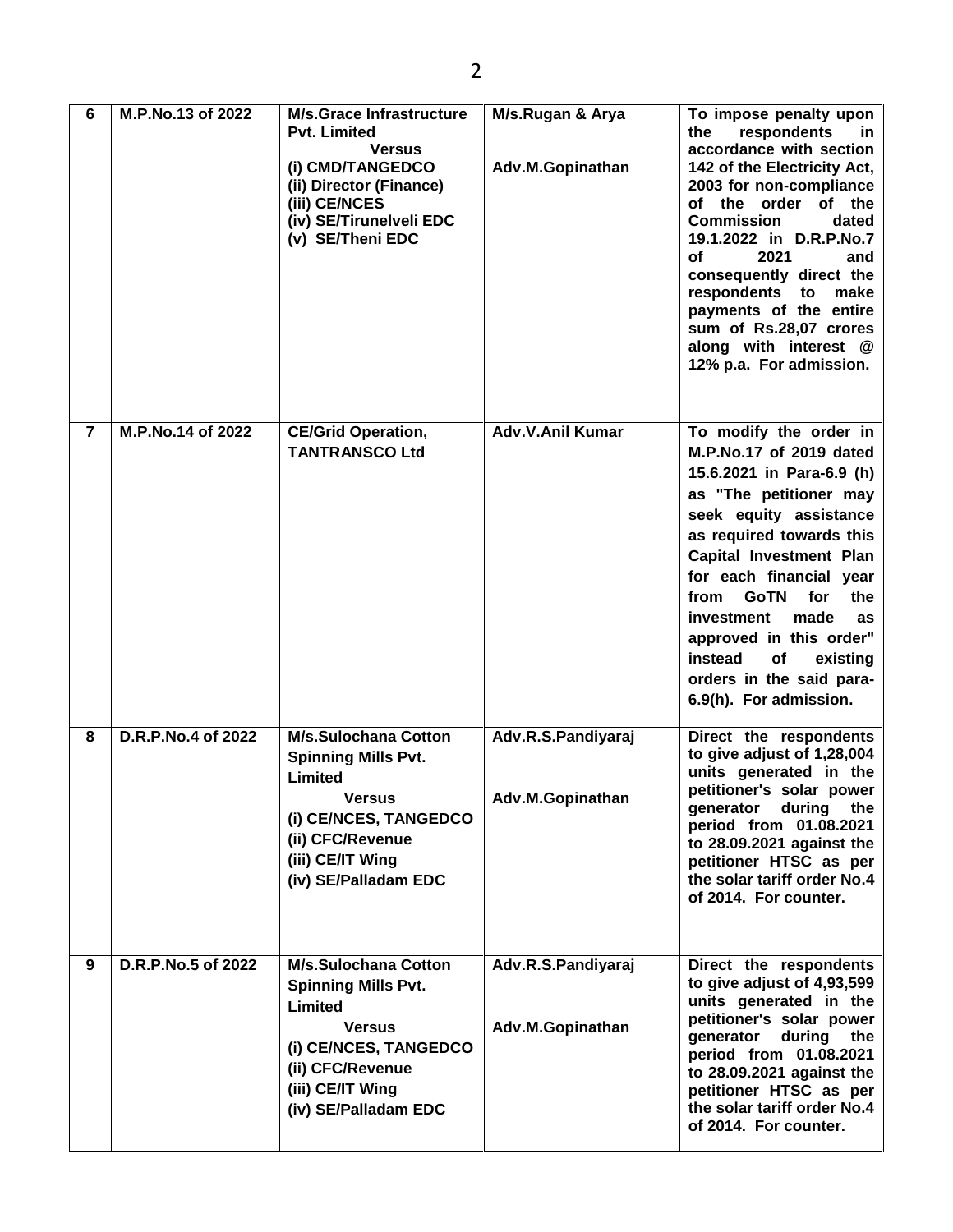| 10 | D.R.P.No.6 of 2022                            | <b>M/s.Hindustan Textiles</b><br><b>Versus</b><br>(i) CE/NCES, TANGEDCO<br>(ii) CFC/Revenue<br>(iii) CE/IT Wing<br>(iv) SE/Dindigul EDC                         | Adv.R.S.Pandiyaraj<br>Adv.M.Gopinathan          | Direct the respondents<br>to give adjust of 2,41,920<br>units generated in the<br>petitioner's solar power<br>during<br>qenerator<br>the<br><b>August</b><br>2021<br>period<br>against the petitioner<br>HTSC as per the solar<br>tariff order No.4 of 2014.<br>For counter.                                                                                                                                                                                                                                                                                                                           |
|----|-----------------------------------------------|-----------------------------------------------------------------------------------------------------------------------------------------------------------------|-------------------------------------------------|--------------------------------------------------------------------------------------------------------------------------------------------------------------------------------------------------------------------------------------------------------------------------------------------------------------------------------------------------------------------------------------------------------------------------------------------------------------------------------------------------------------------------------------------------------------------------------------------------------|
| 11 | D.R.P.No.7 of 2022                            | <b>M/s.Arkay Energy</b><br>(Rameswaram) Limited<br><b>Versus</b><br>(i) Principal Secretary to<br>Govt., Energy<br><b>Department, GoTN</b><br>(ii) CMD/TANGEDCO | <b>Adv.Anirudh Krishnan</b><br>Adv.M.Gopinathan | To offset the adverse<br>financial impact on the<br>generating company as<br>a result of operating and<br>maintaining the power<br>plant<br>as<br>the<br>per<br>directions of the GoTN<br>under section 11(1) and<br>the<br>determine<br>price<br>payable for the energy<br>that was injected during<br>the year 2009-10 and<br>2010-11 into the Tamil<br>Nadu Grid for which<br>payments to the tune of<br>Rs.92.10 crores have not<br>made<br>the<br>been<br>by<br>respondent and direct<br>2nd<br>the<br>respondent<br>herein to make the said<br>payment to the petitioner<br>herein. For counter. |
| 12 | D.R.P.No.8 of 2022                            | <b>M/s.Solitaire BTN Solar</b><br><b>Private Limited</b><br><b>Versus</b><br>(i) CMD/TANGEDCO<br>(ii) CE/NCES,<br><b>TANGEDCO</b>                               | <b>HSA Advocates</b><br>Adv.M.Gopinathan        | Seeking interim relief for<br>directing TANGEDCO to<br>make<br>immediate<br>payment of Rs.13.56<br>crores to the petitioner<br>from out of Rs.17.41<br>crores and also pay the<br>entire/remaining amount<br>towards energy supplied<br>to the TANGEDCO for<br>the period from July to                                                                                                                                                                                                                                                                                                                 |
| 13 | R.P.No.2 of 2022<br>in<br>D.R.P.No.27 of 2013 | <b>M/s.Techno Electric &amp;</b><br>Engg. Co. Limited<br><b>Versus</b><br>(i) CMD/TANGEDCO &<br>(ii) CMD/TANTRANSCO                                             | Adv.Rahul Balaji<br>Adv.M.Gopinathan            | October 2021.<br>For<br>counter.<br>To review the<br>order<br>14.9.2021<br>dated<br>in.<br>D.R.P.No.27 of 2013 for<br>non-consideration of the<br>order in M/s.B&G Solar<br>and in terms of grounds<br>stated in para-18. For<br>filing counter on<br>the<br>admissibility<br>of<br>the<br>petition.                                                                                                                                                                                                                                                                                                   |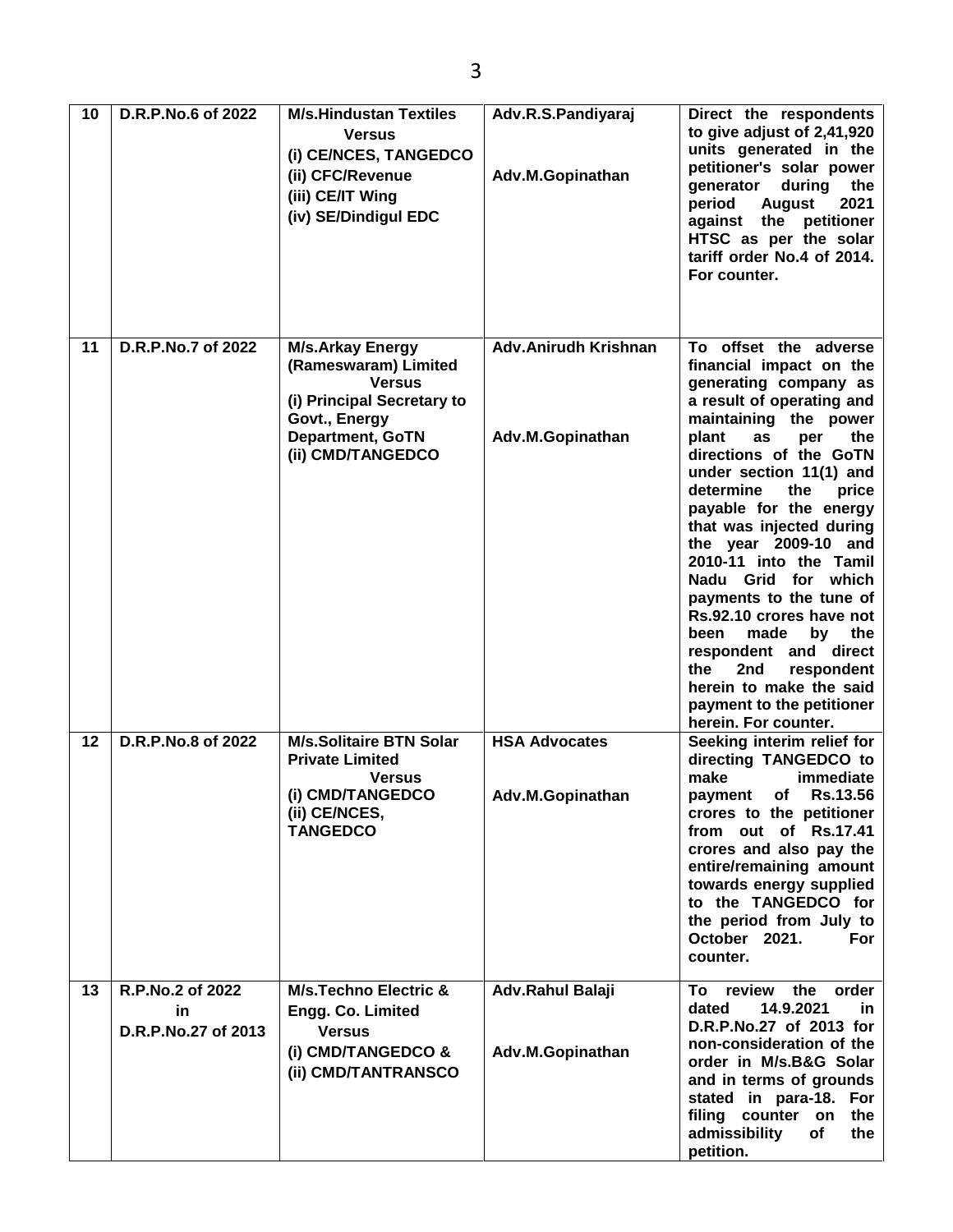| 14 | D.R.P.No.18 of 2021 | <b>Amarjothi Spinning Mills</b><br>Limited<br><b>Versus</b><br>(i) CMD/TANGEDCO<br>(ii) Director /Finance<br>(iii) SE/Theni EDC                                             | Adv.R.S.Pandiyaraj<br>Adv.M.Gopinathan | Direct the respondents<br>forthwith<br>make<br>to<br>payment of a sum of<br>Rs.47,83,750/- being the<br>sum due and payable to<br>petitioner against<br>the<br>delayed payments made<br><b>TANGEDCO</b><br>for<br>by<br>supplied<br>and<br>power<br>such further pendent lite<br>interest from the date of<br>filing. For rejoinder. |
|----|---------------------|-----------------------------------------------------------------------------------------------------------------------------------------------------------------------------|----------------------------------------|--------------------------------------------------------------------------------------------------------------------------------------------------------------------------------------------------------------------------------------------------------------------------------------------------------------------------------------|
| 15 | D.R.P.No.1 of 2022  | <b>M/s.Velathal Spinning</b><br><b>Mills Pvt. Limited</b><br><b>Versus</b><br>(i) CMD/TANGEDCO<br>(ii) Director/Finance<br>(iii) SE/Palladam EDC<br>(iv) SE/Tirunelveli EDC | Adv.R.S.Pandiyaraj<br>Adv.M.Gopinathan | Direct the respondents<br>forthwith<br>make<br>to<br>payment of a sum of<br>Rs.1,86,21,704/- for the<br>period from April 2018 to<br>June 2020 being the sum<br>due and payable to the<br>petitioner<br>against<br>delayed payments made<br><b>TANGEDCO</b><br>by<br>for<br>power supplied.<br>For<br>rejoinder.                     |
| 16 | M.P.No.9 of 2022    | <b>CFC/Regulatory Cell,</b><br><b>TANGEDCO</b>                                                                                                                              | Adv.M.Gopinathan                       | To<br><b>Capital</b><br>approve<br>Investment Plant (CIP)<br>for each year of the Multi<br><b>Year Tariff control period</b><br>of FY 2022-23, FY 2023-<br>24, FY 2024-25 i.r.o.<br>generation, projects and<br>distribution. For further<br>hearing.                                                                                |
| 17 | M.P.No.12 of 2022   | <b>CE/PPP, TANGEDCO</b>                                                                                                                                                     | Adv.M.Gopinathan                       | <b>Seeking</b><br>for<br>approval<br>power<br>procurement<br>under Short Term Power<br>procurement upto 1000<br>MW RTC power and 1000<br>MW for the evening peak<br>hours for the period<br>14.3.2022<br>from<br>to<br>20.5.2022. For reporting<br>status and for further<br>hearing.                                                |
| 18 | D.R.P.No.1 of 2019  | <b>Rajshree Sugars &amp;</b><br>Chemicals Ltd.,<br><b>Versus</b><br>1) TANGEDCO & ors.                                                                                      | Adv.Rahul Balaji<br>Adv.M.Gopinathan   | Direct the respondent to<br>pay the<br>interest<br>of<br>Rs.1.44 crores.<br>For<br>arguments<br>of<br>the<br>respondent.                                                                                                                                                                                                             |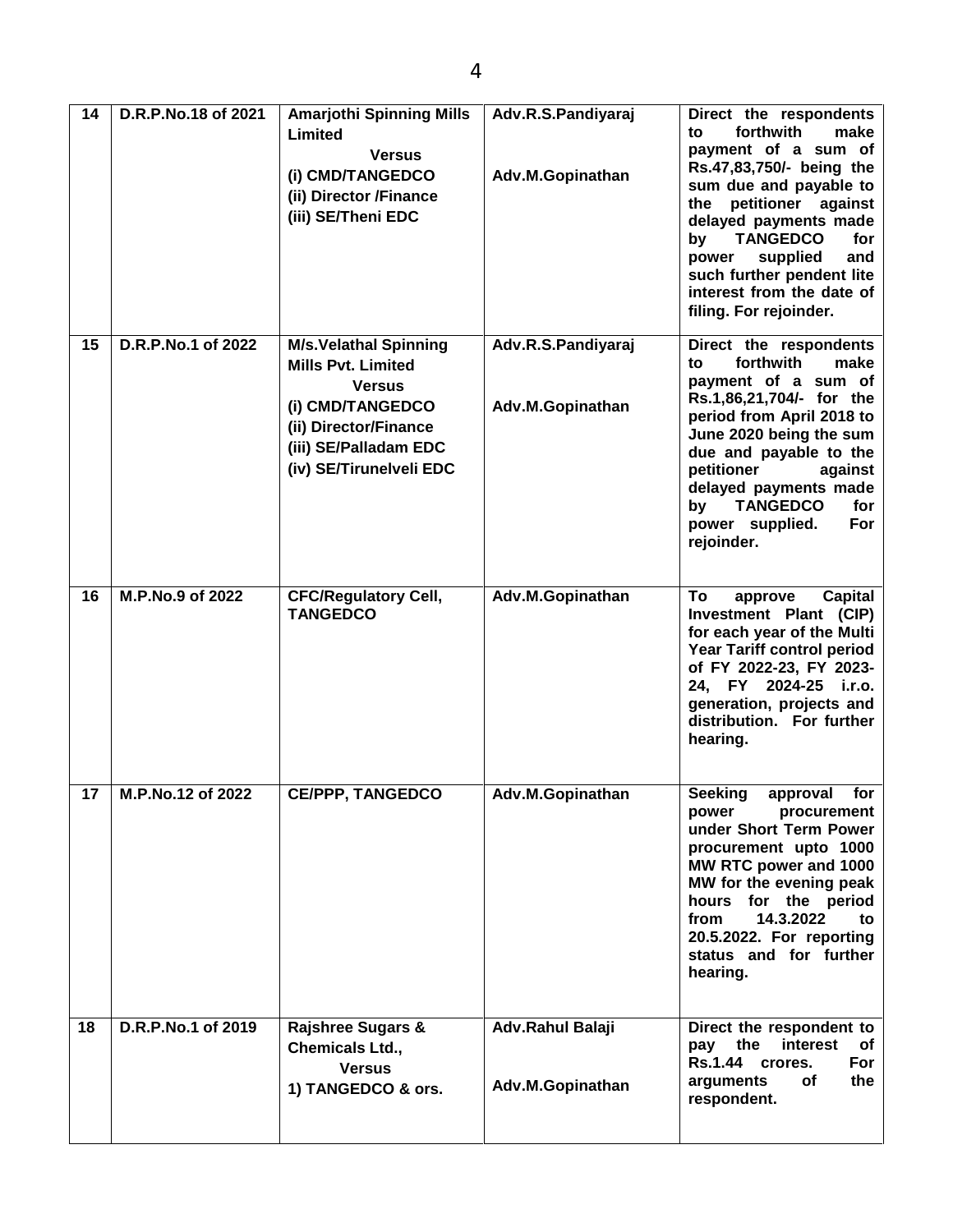| 19 | D.R.P.No.2 of 2019  | <b>Rajshree Sugars &amp;</b><br><b>Chemicals Ltd.,</b><br><b>Versus</b><br>1) TANGEDCO & ors.                                                                                       | Adv.Rahul Balaji<br>Adv.M.Gopinathan            | Direct the respondent to<br>release the payment of<br>Rs.2.52 crores towards<br>2% of line loss.<br>For<br>the<br>of<br>arguments<br>respondent.                                                                                                                                                                                                                                                                                    |
|----|---------------------|-------------------------------------------------------------------------------------------------------------------------------------------------------------------------------------|-------------------------------------------------|-------------------------------------------------------------------------------------------------------------------------------------------------------------------------------------------------------------------------------------------------------------------------------------------------------------------------------------------------------------------------------------------------------------------------------------|
| 20 | D.R.P.No.4 of 2019  | <b>Rajshree Sugars &amp;</b><br><b>Chemicals Ltd.,</b><br><b>Versus</b><br>1) TANGEDCO & Ors.                                                                                       | Adv.Rahul Balaji<br>Adv.M.Gopinathan            | Direct the respondent to<br>release the payment of<br>Rs.15.19 lakhs towards<br>2% of line loss.<br>For<br>arguments<br>of<br>the<br>respondent.                                                                                                                                                                                                                                                                                    |
| 21 | D.R.P.No.13 of 2021 | <b>M/s.EID Parry (India)</b><br>Limited<br><b>Versus</b><br>i) CMD/TANGEDCO<br>ii) CFC/Revenue,<br><b>TANGEDCO</b><br>iii) CE/NCES<br>iv) SE/Cuddalore EDC<br>v) SE/Pudukkottai EDC | Adv.Rahul Balaji<br>Adv.M.Gopinathan            | Direct the respondents<br>to implement the order<br>of the Commission in<br>P.P.A.P No.8 of 2011<br>dt.31.3.2016<br>and<br>consequently release the<br>payment towards 2% line<br>loss of Rs.2,87,29,026/-<br>payable together with<br>interest<br>оf<br>Rs.1,53,69,099/- thereon<br>at 12% p.a.<br>For<br>arguments<br>of<br>the<br>respondent.                                                                                    |
| 22 | D.R.P.No.5 of 2021  | <b>M/s.Arkay Energy</b><br>(Rameswaram) Limited<br><b>Versus</b><br>(i) CMD/TANGEDCO<br>(ii) CE/GTS, TANGEDCO<br>(iii) SE/GTS, Ramnad<br><b>Circle</b>                              | <b>Adv.Anirudh Krishnan</b><br>Adv.M.Gopinathan | Direct the respondents<br>to pay a total sum of<br>Rs.128 crores along with<br>interest towards illegal<br>deduction,<br>compensation<br>for<br>deviation 15% of the<br>contracted value, power<br>supplied to the captive<br>consumers,<br>power<br>supplied 10% over and<br>above the contracted<br>quantum and<br>delayed<br>along<br>payment<br>with<br>interest.<br>For<br>arguments<br>of the petitioner as a last<br>chance. |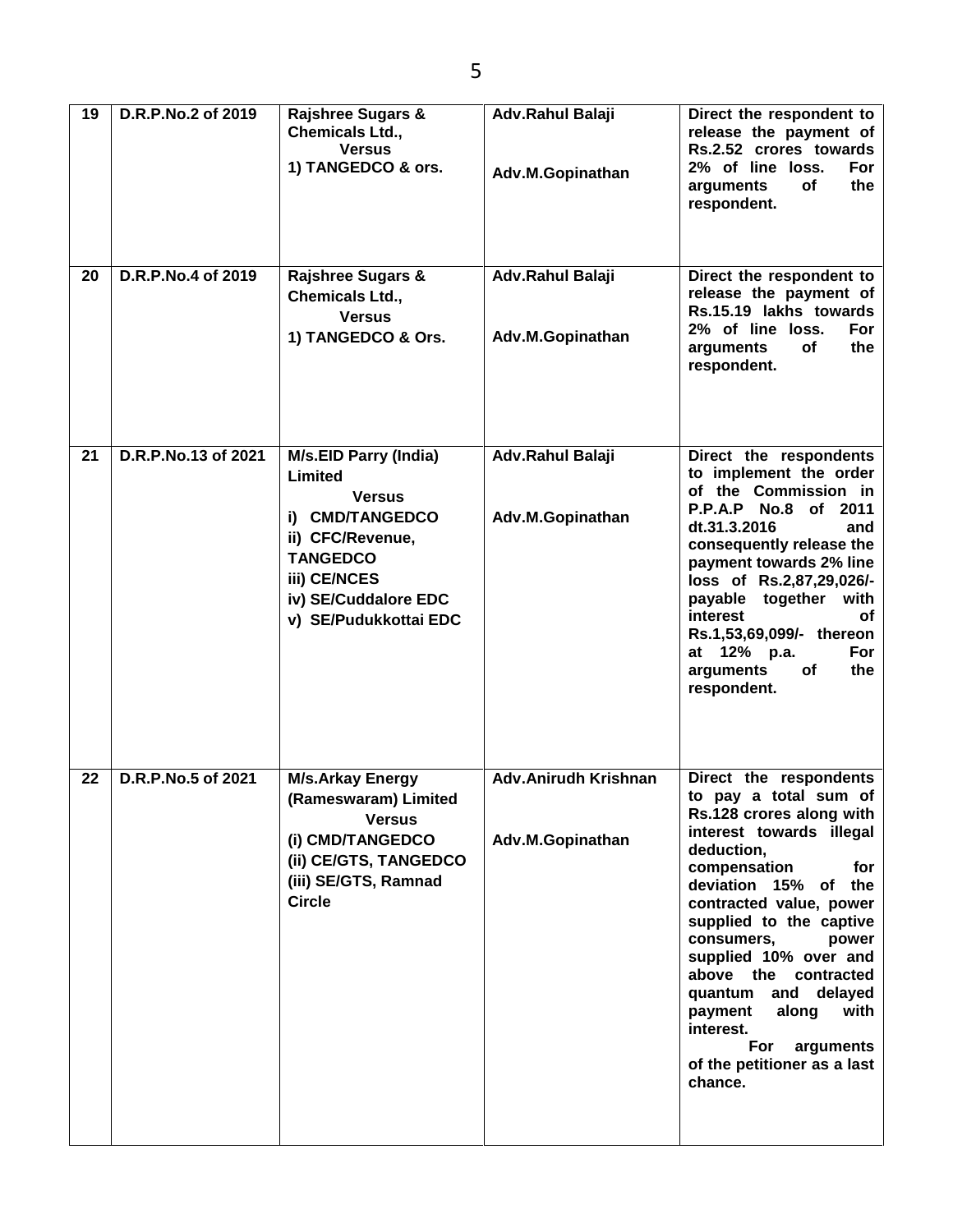| 23 | D.R.P.No.17 of 2021                          | M/s.Dharani Sugars &<br><b>Chemicals Limited</b><br><b>Versus</b><br>1) CMD/TANGEDCO<br>2) CFC/General<br>3) Director (Finance)<br>4) Director (Generation)<br>5) SE/Kallakurichi EDC | Adv.Rahul Balaji<br>Adv.M.Gopinathan                            | Grant an interim stay on<br>of the<br>the operation<br>Respondent-5's<br>letter<br>dt.25.9.2020<br>and<br>consequently direct the<br>respondent<br>make<br>to<br>principal<br>payment<br>amount<br>οf<br>along<br>Rs.2,74,04,230/-<br>with interest @ 18% p.a.<br>and also direct to make<br>payment<br>оf<br>Rs.12,35,53,367/-<br>towards<br>interest<br>on<br>delayed payments.<br>For<br>arguments. |
|----|----------------------------------------------|---------------------------------------------------------------------------------------------------------------------------------------------------------------------------------------|-----------------------------------------------------------------|--------------------------------------------------------------------------------------------------------------------------------------------------------------------------------------------------------------------------------------------------------------------------------------------------------------------------------------------------------------------------------------------------------|
| 24 | R.P.No.1 of 2021<br>in<br>D.R.P.No.8 of 2016 | <b>PTC India Limited</b><br><b>Versus</b><br>(i) MALCO Energy Ltd<br>(ii) CMD/TANGEDCO                                                                                                | <b>Adv.Ravi Kishore</b><br>Adv.Rahul Balaji<br>Adv.M.Gopinathan | Review the order of the<br><b>Commission</b><br>dated<br>02.03.2021 in D.R.P.No.8<br>of 2016. For arguments<br>of the respondents.                                                                                                                                                                                                                                                                     |
| 25 | R.P.No.5 of 2021 in<br>D.R.P.No.8 of 2016    | <b>CE/PPP, TANGEDCO</b><br><b>Versus</b><br>(i) M/s.MALCO Energy<br>Ltd.<br>(ii) M/s.PTC India Ltd                                                                                    | Adv.M.Gopinathan<br>Adv.Rahul Balaji<br><b>Adv.Ravi Kishore</b> | Review the order of the<br><b>Commission</b><br>issued in<br><b>D.R.P.No.8</b><br>2016<br>οf<br>dt.02.03.2021<br>the<br>in.<br>matter of directing the<br>respondents to jointly<br>and severally pay the<br>petitioner<br>the<br>at<br>applicable tariff.<br>For<br>arguments.                                                                                                                        |
| 26 | R.P.No.6 of 2021<br>in.<br>M.P.No.14 of 2012 | <b>M/s.The Tata Power</b><br><b>Company Limited</b><br><b>Versus</b><br>(i) CMD/TANGEDCO<br>(ii) SLDC<br>(iii) IWPA<br>(iv) Ushdev Power<br><b>Holdings Pvt. Limited</b>              | <b>SKV Law Offices</b><br>Adv.M.Gopinathan<br>Adv.V.Anil Kumar  | Review /<br>modify the<br>order dated<br>impugned<br>05.10.2021<br>passed<br>in.<br><b>M.P.No.14</b><br>of 2012<br>in.<br>οf<br>the<br>terms<br>submissions made in the<br>present Review Petition<br>and appoint POSOCO to<br>verify the<br>data<br>and<br>clarify the compensatory<br>mechanism in terms of<br>the NSEFI Judgement.<br>For arguments.                                                |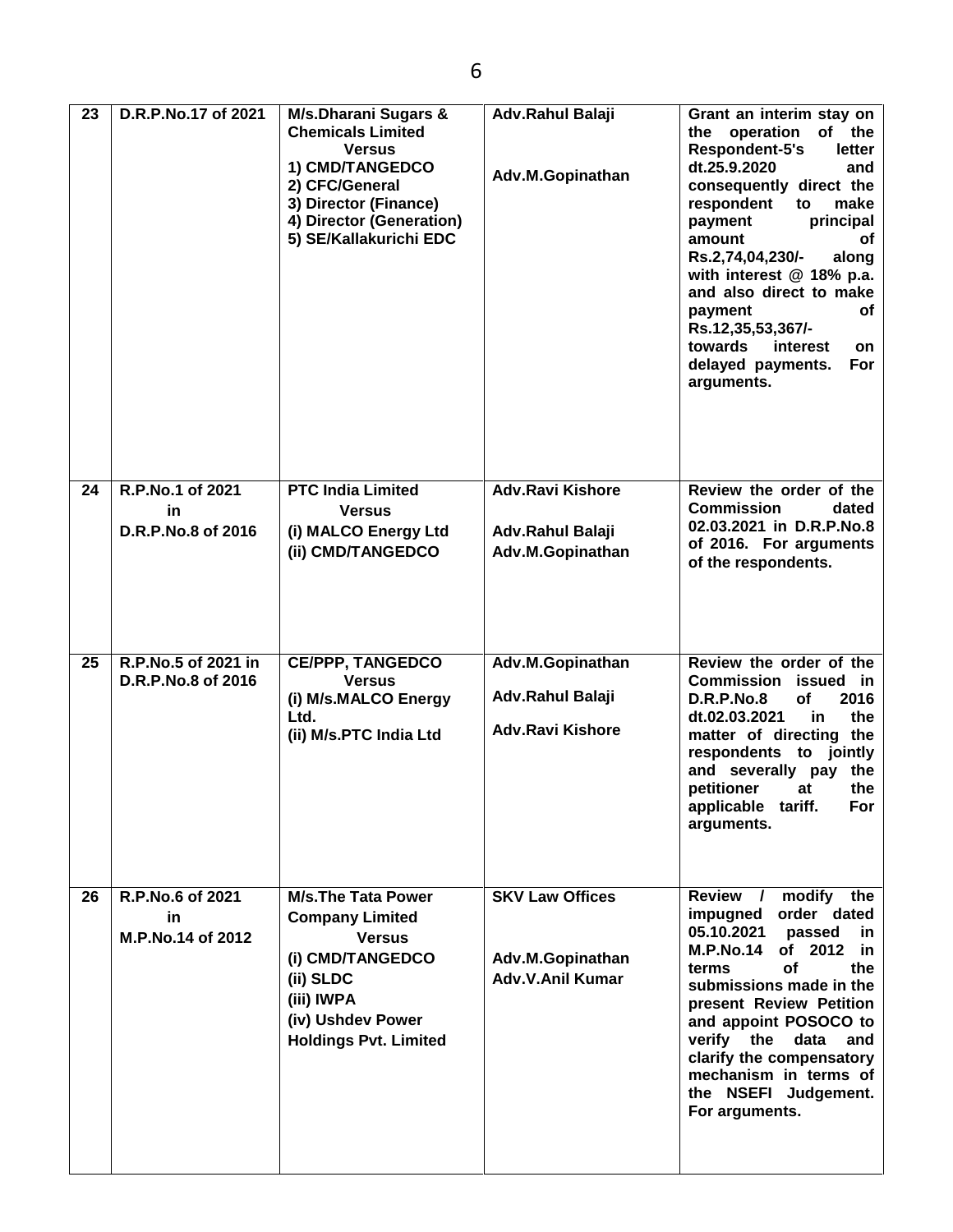| 27 | R.P.No.7 of 2021<br>in<br>M.P.No.25 of 2021 | <b>Rajah Muthiah Chettiar</b><br><b>Charitable and</b><br><b>Educational Trust</b><br><b>Versus</b><br>(i) CMD/TANGEDCO<br>(ii) CFC/Regulatory Cell<br>(iii) SE/Chengalpattu<br><b>EDC</b> | Adv.T.Balaji<br>Adv.M.Gopinathan                                | To issue an order of<br>Interim<br><b>Injunction</b><br>restraining<br>the<br>respondents not to levy<br>demand<br>and<br>collect<br>electricity charges i.r.o.<br>petitioner's<br>electricity<br>service connection and<br>to review the order of the<br><b>Commission</b><br>in.<br>M.P.No.25 of 2021 dated<br>16.11.2021.<br><b>For</b><br>arguments.                                                                                                                                   |
|----|---------------------------------------------|--------------------------------------------------------------------------------------------------------------------------------------------------------------------------------------------|-----------------------------------------------------------------|--------------------------------------------------------------------------------------------------------------------------------------------------------------------------------------------------------------------------------------------------------------------------------------------------------------------------------------------------------------------------------------------------------------------------------------------------------------------------------------------|
| 28 | M.P.No.37 of 2021                           | <b>M/s.Kamuthi Renewable</b><br><b>Energy Limited</b><br><b>Versus</b><br>(i) CMD/TANGEDCO<br>(ii) CE/NCES<br>(iii)SE/P&C/TANTRANSC<br>O/Mdu<br>(iv) SE/NCES/Tirunelveli                   | Adv.Rahul Balaji<br>Adv.M.Gopinathan<br><b>Adv.V.Anil Kumar</b> | To declare that the entire<br>72 MW solar power plant<br>commissioned<br>stood<br>and entitled to the Tariff<br>fixed<br>under<br><b>Tariff</b><br>"Comprehensive<br>Order on Solar Power" in<br>Order No.4 of 2014 and<br>set aside the CE/NCES<br>communication's dated<br>30.9.2016 to segregate<br>the 72 MW solar power<br>plant erected as 25 MW<br>and 47 MW separately<br>with<br>separate energy<br>meters and be paid at<br>different tariff rates as<br>illegal. For arguments. |
|    |                                             | Batch cases - In the matter of Start-up charges -<br>For reporting status on the payment of court fee and filing of documents                                                              |                                                                 |                                                                                                                                                                                                                                                                                                                                                                                                                                                                                            |
| 29 | T.A.No.14 of 2022                           | M/s.A.R.S.Metals Limited<br><b>Versus</b><br>(i) CMD/TANGEDCO<br>(ii) SE/CEDC/North                                                                                                        | Adv.K.Seshadri<br><b>AGP.Richardson Wilson</b>                  | W.P.No.26266 of 2013<br>trd. by Hon'ble<br>High<br>Court of Madras in the<br>matter of start-up power<br>charges.<br>For<br>reporting<br>status on the payment of<br>court fee and filing of<br>documents.                                                                                                                                                                                                                                                                                 |
| 30 | T.A.No.60 of 2022                           | M/s.A.R.S. Metals<br>Limited<br><b>Versus</b><br>(i) CMD/TANGEDCO<br>(ii) SE/ Chennai<br><b>EDC/North</b>                                                                                  | Adv.K.Seshadri<br><b>AGP.Richardson Wilson</b>                  | W.P.No.3522 of 2017 trd.<br>by Hon'ble High Court of<br>Madras in the matter of<br>start-up power charges.<br>-do-                                                                                                                                                                                                                                                                                                                                                                         |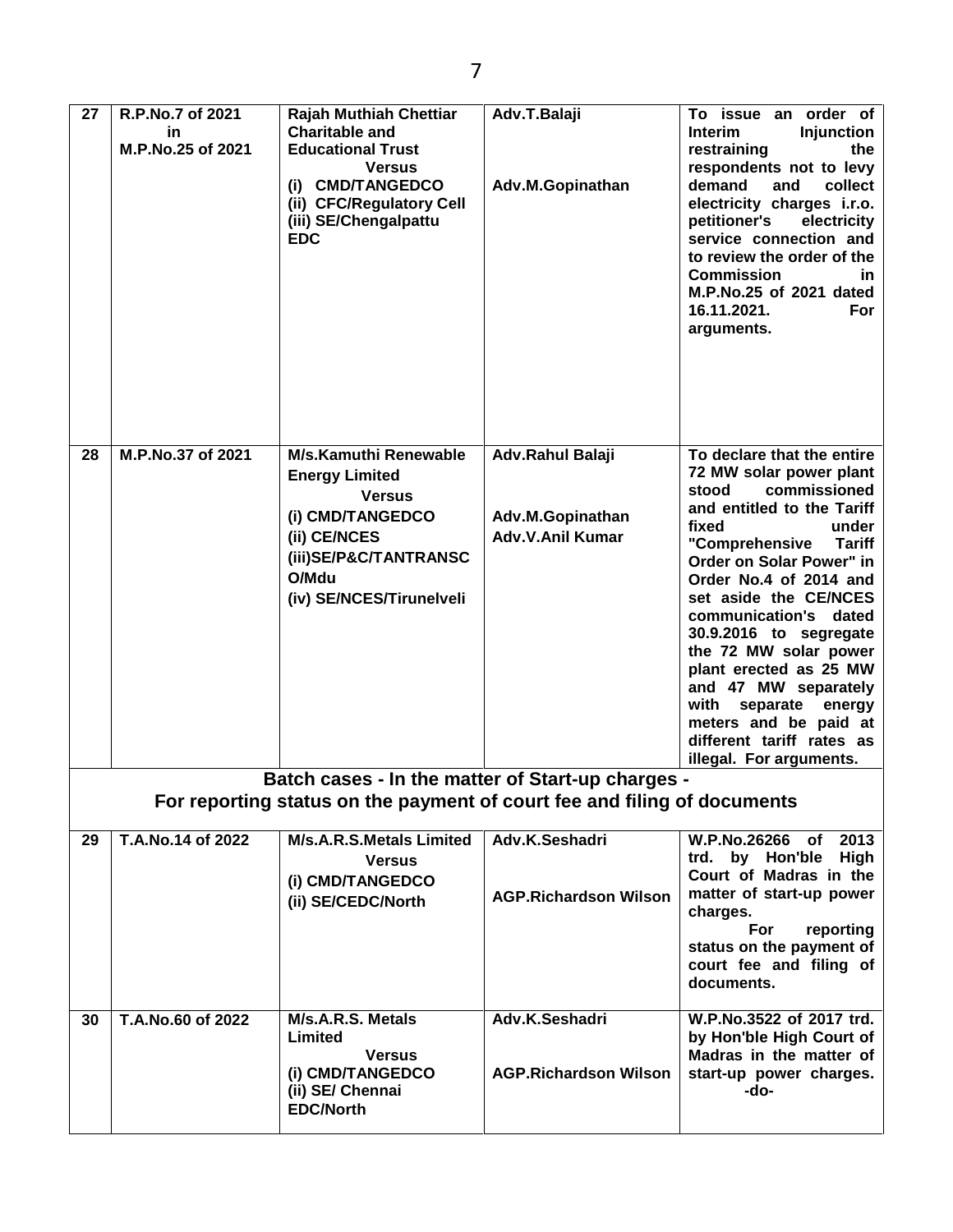| 31 | T.A.No.26 of 2022 | <b>M/s.Tulsyan NEC Limited</b><br><b>Versus</b><br>(i) CMD/TANGEDCO<br>(ii) A.O./Revenue                                                                                                         | Adv.K.Seshadri<br><b>AGP.Richardson Wilson</b>                     | <b>W.P.No.28374</b><br>2013<br>of<br>trd. by Hon'ble<br>High<br>Court of Madras in the<br>matter of start-up power<br>charges.<br>-do- |
|----|-------------------|--------------------------------------------------------------------------------------------------------------------------------------------------------------------------------------------------|--------------------------------------------------------------------|----------------------------------------------------------------------------------------------------------------------------------------|
| 32 | T.A.No.16 of 2022 | <b>M/s.Cauvery Power</b><br><b>Generation Chennai Pvt.</b><br>Limited<br><b>Versus</b><br>(i) CMD/TANGEDCO<br>(ii) CFC/Revenue<br>(iii) Director /Finance<br>(iv) SE/Chennai<br><b>EDC/North</b> | Thiru.Amier Hamsa, IRP<br><b>AGP.Richardson Wilson</b>             | W.P.No.26554 of<br>2013<br>trd. by Hon'ble<br>High<br>Court of Madras in the<br>matter of start-up power<br>charges.<br>-do-           |
| 33 | T.A.No.49 of 2022 | <b>M/s.Kaveri Gas Power</b><br>Limited<br><b>Versus</b><br>(i) CMD/TANGEDCO<br>(ii) CFC/Revenue<br>(iii) Director /Finance<br>(iv) SE/Nagapattinam<br><b>EDC</b>                                 | Thiru.Amier Hamsa, IRP<br><b>AGP.Richardson Wilson</b>             | <b>W.P.No.34739</b><br>2013<br>of<br>trd. by Hon'ble<br>High<br>Court of Madras in the<br>matter of start-up power<br>charges.<br>-do- |
| 34 | T.A.No.22 of 2022 | M/s.Bhatia Coke &<br><b>Energy Limited</b><br><b>Versus</b><br>(i) CMD/TANGEDCO<br>(ii) CFC/Revenue<br>(iii) Director /Finance<br>(iv) SE/Chennai EDC                                            | Rep. by its Plant Head<br><b>AGP.Richardson Wilson</b>             | <b>W.P.No.27326</b><br>2013<br>of<br>trd. by Hon'ble<br>High<br>Court of Madras in the<br>matter of start-up power<br>charges.<br>-do- |
| 35 | T.A.No.35 of 2022 | M/s.Dharani Sugars &<br><b>Chemicals Limited</b><br><b>Versus</b><br>(i) CMD/TANGEDCO<br>(ii) CFC/Revenue<br>(iii) Director/(Finance)<br>(iv) SE/Thiruvannamalai<br><b>EDC</b>                   | S.Rajendran &<br>Associates,<br><b>AGP.Richardson Wilson</b>       | 2013<br>W.P.No.30629 of<br>by Hon'ble<br>trd.<br>High<br>Court of Madras in the<br>matter of start-up power<br>charges.<br>-do-        |
| 36 | T.A.No.36 of 2022 | M/s.Dharani Sugars &<br><b>Chemicals Limited</b><br><b>Versus</b><br>(i) CMD/TANGEDCO<br>(ii) CFC/Revenue<br>(iii) Director/(Finance)<br>(iv) SE/Thiruvannamalai<br><b>EDC</b>                   | S.Rajendran &<br><b>Associates</b><br><b>AGP.Richardson Wilson</b> | W.P.No.30630 of 2013<br>trd. by Hon'ble High<br><b>Court of Madras in the</b><br>matter of start-up power<br>charges.<br>-do-          |
| 37 | T.A.No.43 of 2022 | <b>M/s.Terra Energy Limited</b><br><b>Versus</b><br>(i) CMD/TANGEDCO<br>(ii) CFC/Revenue<br>(iii) Director /Finance<br>(iv) SE/Cuddalore EDC<br>(v) AO/Revenue                                   | Thiru.C.Sanjeevi, IRP<br><b>AGP.Richardson Wilson</b>              | W.P.No.33115 of<br>2013<br>trd. by Hon'ble<br>High<br>Court of Madras in the<br>matter of start-up power<br>charges.<br>-do-           |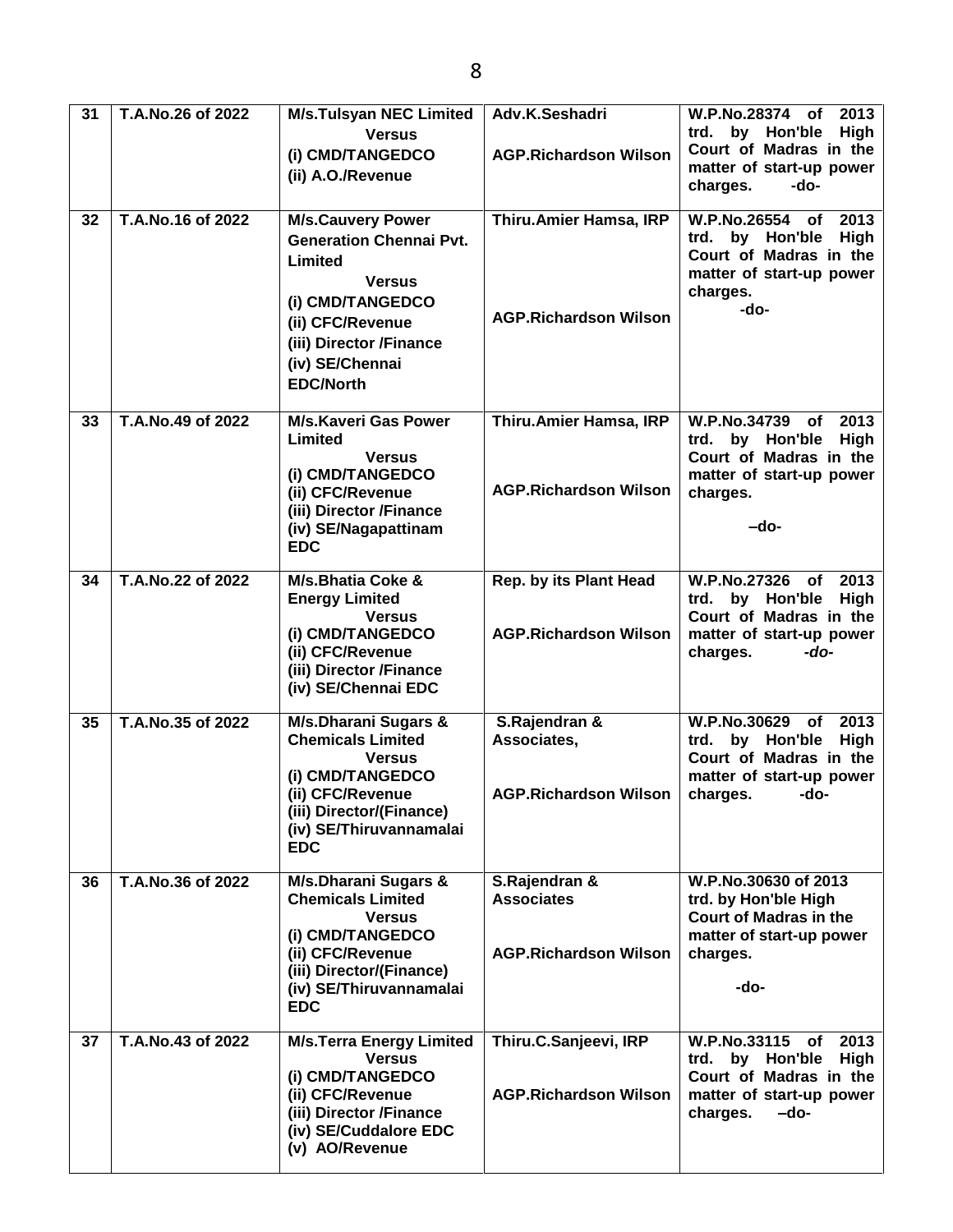| 38 | T.A.No.44 of 2022<br>T.A.No.45 of 2022 | <b>M/s.Terra Energy Limited</b><br><b>Versus</b><br>(i) CMD/TANGEDCO<br>(ii) CFC/Revenue<br>(iii) Director /Finance<br>(iv) SE/Thanjavur EDC<br>(v) AO/Revenue                  | Thiru.C.Sanjeevi, IRP<br><b>AGP.Richardson Wilson</b>      | W.P.No.33116<br>2013<br>of<br>trd. by Hon'ble<br><b>High</b><br>Court of Madras in the<br>matter of start-up power<br>charges. - do-                                  |
|----|----------------------------------------|---------------------------------------------------------------------------------------------------------------------------------------------------------------------------------|------------------------------------------------------------|-----------------------------------------------------------------------------------------------------------------------------------------------------------------------|
| 39 |                                        | <b>M/s.Shree Ambika</b><br><b>Sugars Limited</b><br><b>Versus</b><br>(i) CMD/TANGEDCO<br>(ii) CFC/Revenue<br>(iii) Director /Finance<br>(iv) SE/Cuddalore EDC<br>(v) AO/Revenue | <b>Tr.Anurag Goel, IRP</b><br><b>AGP.Richardson Wilson</b> | W.P.No.33117 of<br>2013<br>trd. by Hon'ble<br><b>High</b><br>Court of Madras in the<br>matter of start-up power<br>charges. - do-                                     |
| 40 | T.A.No.47 of 2022                      | <b>M/s.Shree Ambika</b><br><b>Sugars Limited</b><br><b>Versus</b><br>(i) CMD/TANGEDCO<br>(ii) CFC/Revenue<br>(iii) Director /Finance<br>(iv) SE/Thanjavur<br>(v) AO/Revenue     | <b>Tr.Anurag Goel, IRP</b><br><b>AGP.Richardson Wilson</b> | W.P.No.33118 of<br>2013<br>trd. by Hon'ble<br>High<br>Court of Madras in the<br>matter of start-up power<br>charges. - do-                                            |
| 41 | T.A.No.57 of 2022                      | M/s.Basudha Udyog<br>Limited<br><b>Versus</b><br>(i) CMD/TANGEDCO<br>(ii) CFC/Revenue<br>(iii) Director /Finance<br>(iv) SE/Chennai EDC                                         | <b>Adv.Vinod Kumar</b><br><b>AGP.Richardson Wilson</b>     | W.P.No.272 of 2014 trd.<br>by Hon'ble High Court of<br>Madras in the matter of<br>start-up power charges.<br>-do-                                                     |
| 42 | T.A.No.61 of 2022                      | Subramania Siva Co-op.<br><b>Sugar Mills Limited</b><br><b>Versus</b><br>(i) CMD/TANGEDCO<br>(ii) CFC/Revenue<br>(iii) Director/Finance<br>(iv) SE/Dharmapuri EDC               | <b>AGP.Richardson Wilson</b>                               | W.P.No.23902<br>2017<br><b>of</b><br>trd. by Hon'ble<br>High<br>Court of Madras in the<br>matter of start-up power<br>charges.<br>-do-                                |
|    |                                        | <b>Batch cases</b><br>In the matter of Start up charges - For hearing                                                                                                           |                                                            |                                                                                                                                                                       |
| 43 | D.R.P.No.5 of 2014                     | <b>Saheli Exports Private</b><br>Ltd.,<br><b>Versus</b><br><b>TANGEDCO</b>                                                                                                      | <b>Adv.Vinod Kumar</b><br><b>AGP. Richardson</b><br>Wilson | To<br>aside<br>the<br>set<br><b>CFC/Revenue</b><br>letter<br>7-9-2013<br>dated<br>and<br>9-12-2013.<br>further<br>For<br>the<br>arguments<br><b>of</b><br>petitioner. |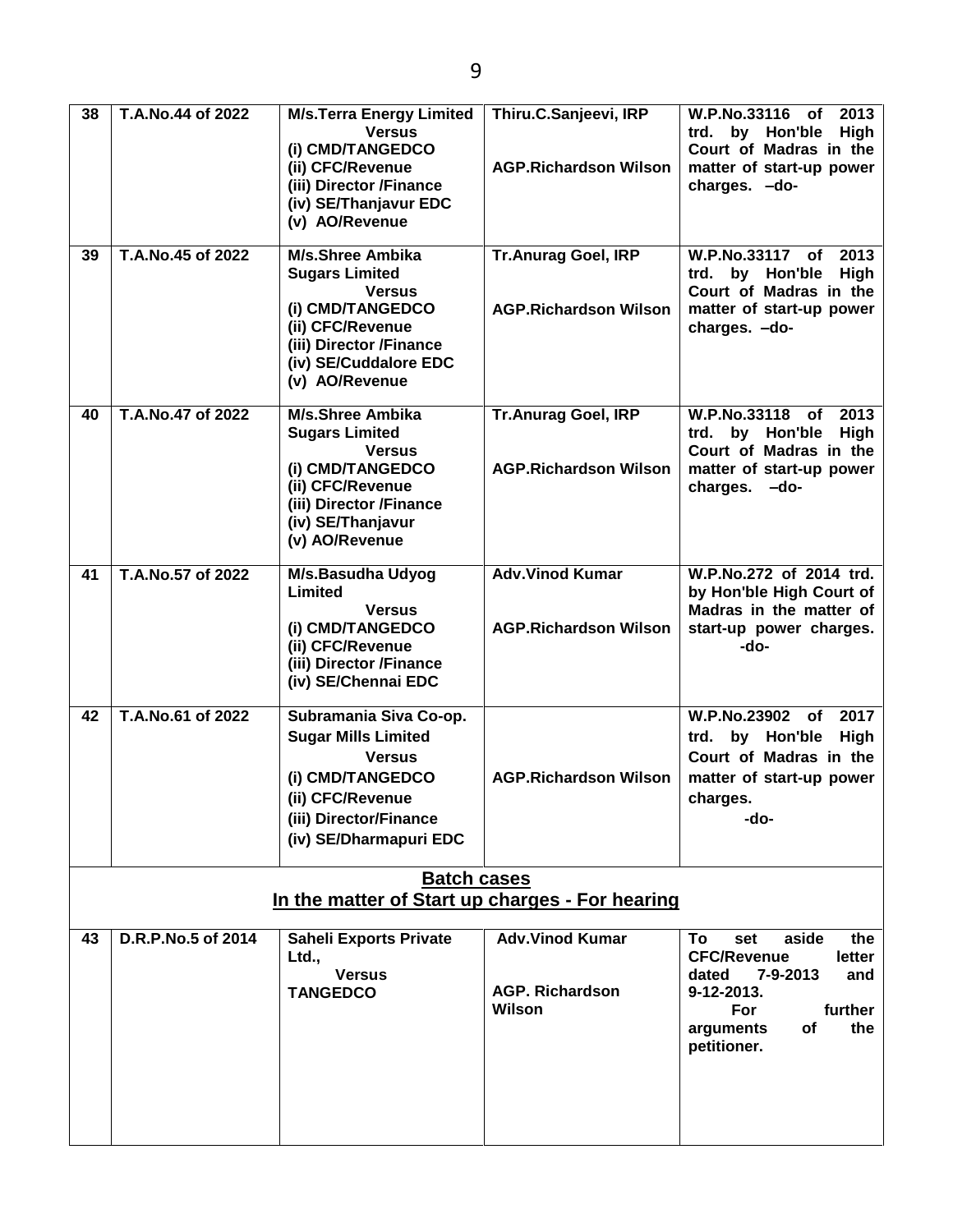| 44 | T.A.No.13 of 2022 | <b>Tamil Nadu Newsprint</b><br>and Paper Limited<br><b>Versus</b><br>(i) CMD/TANGEDCO<br>(ii) CFC/Revenue<br>(iii) Director/Finance<br>(iv) SE/Karur EDC                          | Adv.Rahul Balaji<br><b>AGP.Richardson Wilson</b>       | W.P.No.7736 of 2015 trd.<br>by Hon'ble High Court of<br>Madras in the matter of<br>start-up power charges.<br>For hearing.                              |
|----|-------------------|-----------------------------------------------------------------------------------------------------------------------------------------------------------------------------------|--------------------------------------------------------|---------------------------------------------------------------------------------------------------------------------------------------------------------|
| 45 | T.A.No.15 of 2022 | <b>M/s.Biomass Power</b><br><b>Producers' Association</b><br><b>Tamil Nadu</b><br><b>Versus</b><br>(i) CMD/TANGEDCO<br>(ii) CFC/Revenue<br>(iii) Director /Finance                | <b>Adv.Vinod Kumar</b><br><b>AGP.Richardson Wilson</b> | W.P.No.26553 of<br>2013<br>High<br>trd.<br>by Hon'ble<br>Court of Madras in the<br>matter of start-up power<br>charges.<br>For hearing.                 |
| 46 | T.A.No.17 of 2022 | M/s.Suryadev Alloys and<br><b>Power Pyt. Limited</b><br><b>Versus</b><br>(i) CMD/TANGEDCO<br>(ii) CFC/Revenue<br>(iii) Director /Finance<br>(iv) SE/Chennai<br><b>EDC/North</b>   | <b>Adv.Vinod Kumar</b><br><b>AGP.Richardson Wilson</b> | W.P.No.27269 of<br>2013<br>trd. by Hon'ble<br>High<br>Court of Madras in the<br>matter of start-up power<br>charges.<br>For hearing.                    |
| 47 | T.A.No.18 of 2022 | <b>M/s.OPG Renewable</b><br><b>Energy Pvt. Limited</b><br><b>Versus</b><br>(i) CMD/TANGEDCO<br>(ii) CFC/Revenue<br>(iii) Director /Finance<br>(iv) SE/Chennai<br><b>EDC/North</b> | Adv.Rahul Balaji<br><b>AGP.Richardson Wilson</b>       | <b>W.P.No.28093</b><br>2013<br>of<br>trd. by Hon'ble<br>High<br>Court of Madras in the<br>matter of start-up power<br>charges.<br>For hearing.          |
| 48 | T.A.No.19 of 2022 | <b>M/s.OPG Renewable</b><br><b>Energy Pvt. Limited</b><br><b>Versus</b><br>(i) CMD/TANGEDCO<br>(ii) CFC/Revenue<br>(iii) Director /Finance<br>(iv) SE/Chennai<br><b>EDC/North</b> | Adv.Rahul Balaji<br><b>AGP.Richardson Wilson</b>       | W.P.No.28443 of 2013<br>trd. by Hon'ble<br>High<br>Court of Madras in the<br>matter of start-up power<br>charges.<br>For hearing.                       |
| 49 | T.A.No.20 of 2022 | <b>M/s.Sree Rengaraj Ispat</b><br><b>Industries Limited</b><br><b>Versus</b><br>(i) CMD/TANGEDCO<br>(ii) CFC/Revenue<br>(iii) Director /Finance<br>(iv) SE/Erode EDC              | Adv.R.S.Pandiyaraj<br><b>AGP.Richardson Wilson</b>     | <b>W.P.No.27324</b><br>2013<br>of<br>by Hon'ble<br><b>High</b><br>trd.<br>Court of Madras in the<br>matter of start-up power<br>charges.<br>For hearing |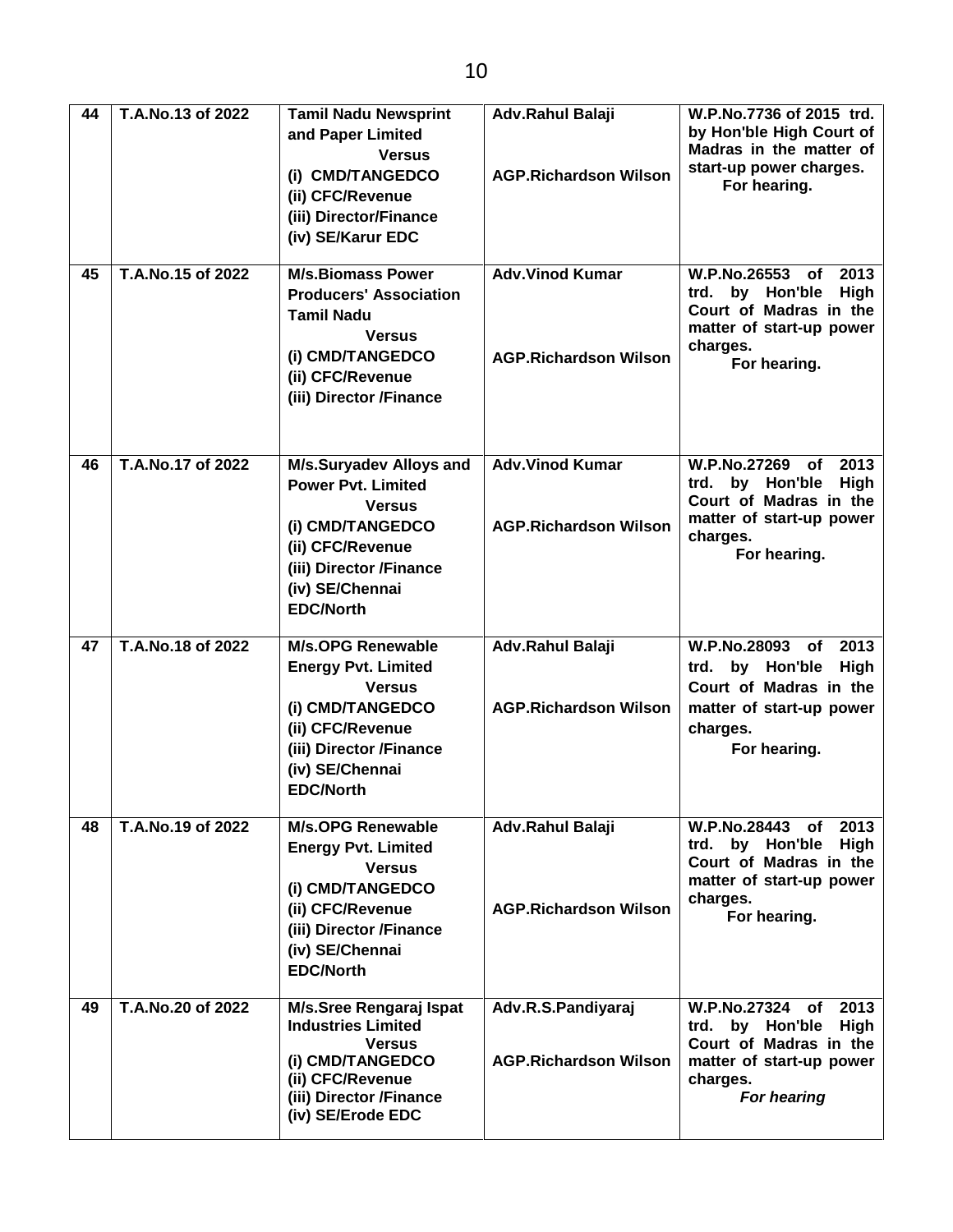| 50 | T.A.No.21 of 2022 | M/s.Sree Rengaraj Ispat<br><b>Industries Limited</b><br><b>Versus</b><br>(i) CMD/TANGEDCO<br>(ii) CFC/Revenue<br>(iii) Director /Finance<br>(iv) SE/Erode EDC               | Adv.R.S.Pandiyaraj<br><b>AGP.Richardson Wilson</b> | W.P.No.27325 of 2013<br>trd. by Hon'ble High<br><b>Court of Madras in the</b><br>matter of start-up power<br>charges.<br>For hearing              |
|----|-------------------|-----------------------------------------------------------------------------------------------------------------------------------------------------------------------------|----------------------------------------------------|---------------------------------------------------------------------------------------------------------------------------------------------------|
| 51 | T.A.No.23 of 2022 | <b>M/s.Chettinad Cement</b><br><b>Corpn. Limited</b><br><b>Versus</b><br>(i) CMD/TANGEDCO<br>(ii) CFC/Revenue<br>(iii) Director /Finance<br>(iv) SE/Dindigul EDC            | Adv.T.Balaji<br><b>AGP.Richardson Wilson</b>       | W.P.No.27807 of<br>2013<br>trd. by Hon'ble<br>High<br>Court of Madras in the<br>matter of start-up power<br>charges.<br>For hearing               |
| 52 | T.A.No.24 of 2022 | <b>M/s.Chettinad Cement</b><br><b>Corpn. Limited</b><br><b>Versus</b><br>(i) CMD/TANGEDCO<br>(ii) CFC/Revenue<br>(iii) Director /Finance<br>(iv) SE/Dindigul EDC            | Adv.T.Balaji<br><b>AGP.Richardson Wilson</b>       | W.P.No.27808<br>of<br>2013<br>trd. by Hon'ble<br>High<br>Court of Madras in the<br>matter of start-up power<br>charges.<br>For hearing            |
| 53 | T.A.No.25 of 2022 | <b>M/s.Chettinad Cement</b><br><b>Corpn. Limited</b><br><b>Versus</b><br>(i) CMD/TANGEDCO<br>(ii) CFC/Revenue<br>(iii) Director /Finance<br>(iv) SE/Dindigul EDC            | Adv.T.Balaji<br><b>AGP.Richardson Wilson</b>       | W.P.No.27841<br>2013<br>of<br>trd. by Hon'ble<br>High<br>Court of Madras in the<br>matter of start-up power<br>charges.<br>For hearing            |
| 54 | T.A.No.27 of 2022 | <b>M/s.Rajshree Sugars &amp;</b><br><b>Chemicals Limited</b><br><b>Versus</b><br>(i) CMD/TANGEDCO<br>(ii) CFC/Revenue<br>(iii) Director (Finance)<br>(iv) SE/Villupuram EDC | Adv.Rahul Balaji<br><b>AGP.Richardson Wilson</b>   | W.P.No.28438<br>2013<br><b>of</b><br>by Hon'ble<br>High<br>trd.<br>Court of Madras in the<br>matter of start-up power<br>charges.<br>For hearing. |
| 55 | T.A.No.28 of 2022 | M/s.Rajshree Sugars &<br><b>Chemicals Limited</b><br><b>Versus</b><br>(i) CMD/TANGEDCO<br>(ii) CFC/Revenue<br>(iii) Director (Finance)<br>(iv) SE/Villupuram EDC            | Adv.Rahul Balaji<br><b>AGP.Richardson Wilson</b>   | <b>W.P.No.28440</b><br>2013<br>of<br>by Hon'ble<br>High<br>trd.<br>Court of Madras in the<br>matter of start-up power<br>charges.<br>For hearing. |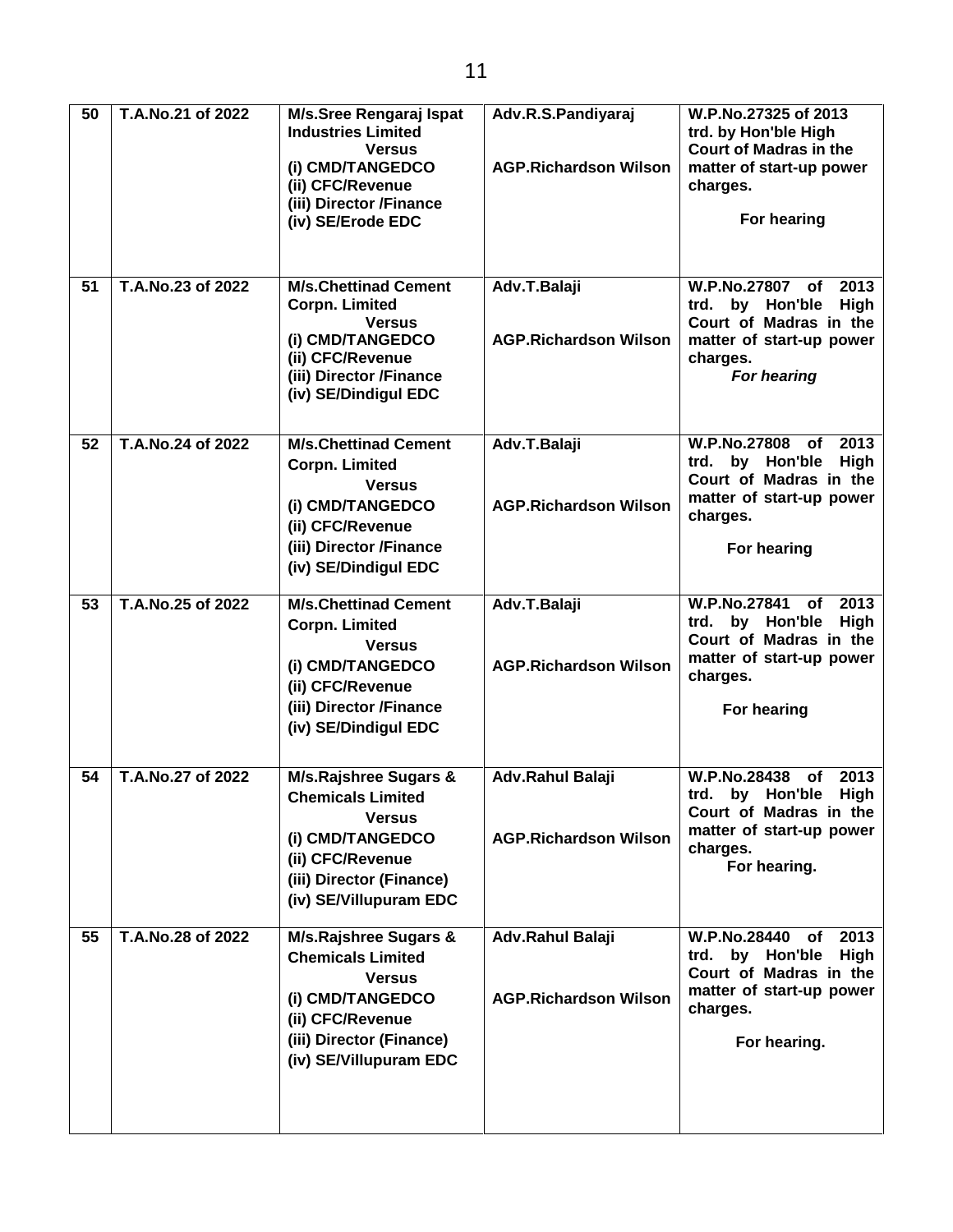| 56 | T.A.No.29 of 2022 | <b>M/s.Vedanta Limited</b><br><b>Versus</b><br>(i) CMD/TANGEDCO<br>(ii) CFC/Revenue<br>(iii) Director (Finance)<br>(iv) SE/Tuticorin EDC<br>(v) AO/Revenue                                                                      | Adv.Rahul Balaji<br><b>AGP.Richardson Wilson</b>   | W.P.No.28451<br>2013<br>of<br>trd. by Hon'ble<br><b>High</b><br>Court of Madras in the<br>matter of start-up power<br>charges.<br>For hearing. |
|----|-------------------|---------------------------------------------------------------------------------------------------------------------------------------------------------------------------------------------------------------------------------|----------------------------------------------------|------------------------------------------------------------------------------------------------------------------------------------------------|
| 57 | T.A.No.30 of 2022 | M/s.Kamachi Sponge &<br><b>Power Corpn. Limited</b><br><b>Versus</b><br>(i) CMD/TANGEDCO<br>(ii) SE/Chennai<br><b>EDC/North</b>                                                                                                 | Adv.M.A.Mudimannan<br><b>AGP.Richardson Wilson</b> | W.P.No.28885 of 2013<br>trd. by Hon'ble<br>High<br>Court of Madras in the<br>matter of start-up power<br>charges.<br>For hearing.              |
| 58 | T.A.No.31 of 2022 | M/s.Kamachi Sponge &<br><b>Power Corpn. Limited</b><br><b>Versus</b><br>(i) CMD/TANGEDCO<br>(ii) SE/Chennai<br><b>EDC/North</b>                                                                                                 | Adv.M.A.Mudimannan<br><b>AGP.Richardson Wilson</b> | W.P.No.28886 of<br>2013<br>trd. by Hon'ble<br>High<br>Court of Madras in the<br>matter of start-up power<br>charges.<br>For hearing.           |
| 59 | T.A.No.32 of 2022 | <b>M/s.TCP Limited</b><br><b>Versus</b><br>(i) CMD/TANGEDCO<br>(ii) CFC/Revenue<br>(iii) Director /Finance<br>(iv) SE/Chennai<br><b>EDC/North</b><br>(v) AO/Revenue                                                             | Adv.Rahul Balaji<br><b>AGP.Richardson Wilson</b>   | W.P.No.28952 of<br>2013<br>by Hon'ble<br>High<br>trd.<br>Court of Madras in the<br>matter of start-up power<br>charges.<br>For hearing.        |
| 60 | T.A.No.34 of 2022 | M/s.Rajshree Sugars &<br><b>Chemicals Limited</b><br><b>Versus</b><br>(i) CMD/TANGEDCO<br>(ii) CFC/Revenue<br>(iii) Director (Finance)<br>(iv) SE/Theni EDC                                                                     | Adv.Rahul Balaji<br><b>AGP.Richardson Wilson</b>   | W.P.No.30502 of<br>2013<br>trd. by Hon'ble High<br>Court of Madras in the<br>matter of start-up power<br>charges.<br>For hearing.              |
| 61 | T.A.No.37 of 2022 | <b>M/s.Bannari Amman</b><br><b>Sugars Limited</b><br>(Formerly Madras Sugars<br>Limited)<br><b>Versus</b><br>(i) CMD/TANGEDCO<br>(ii) CFC/Revenue<br>(iii) Director/(Finance)<br>(iv) SE/Kallakurichi EDC<br>(v) Villupuram EDC | Adv.Rahul Balaji<br><b>AGP.Richardson Wilson</b>   | W.P.No.31160 of<br>2013<br><b>High</b><br>trd. by Hon'ble<br>Court of Madras in the<br>matter of start-up power<br>charges.<br>For hearing.    |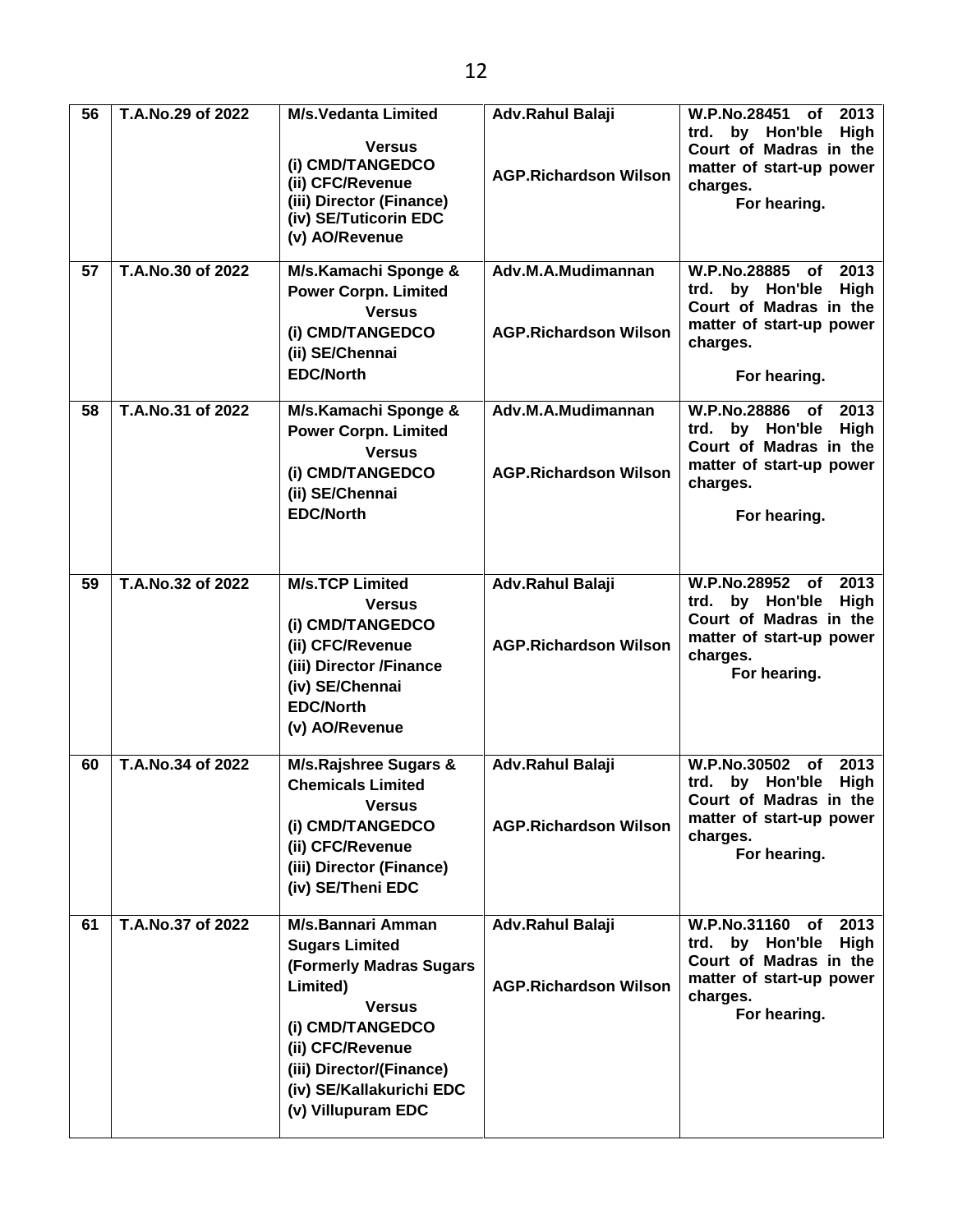| 62 | T.A.No.39 of 2022 | <b>M/s.Kothari Sugars &amp;</b>      | Adv.Rahul Balaji             | W.P.No.33113<br>2013<br>of                         |
|----|-------------------|--------------------------------------|------------------------------|----------------------------------------------------|
|    |                   | <b>Chemicals Limited</b>             |                              | High<br>trd. by Hon'ble                            |
|    |                   | <b>Versus</b>                        |                              | Court of Madras in the                             |
|    |                   | (i) CMD/TANGEDCO                     | <b>AGP.Richardson Wilson</b> | matter of start-up power                           |
|    |                   | (ii) SE/Ramnad EDC                   |                              | charges.                                           |
|    |                   |                                      |                              |                                                    |
|    |                   |                                      |                              | For hearing.                                       |
| 63 | T.A.No.40 of 2022 | M/s.EID Parry (India) Ltd            | Adv.Rahul Balaji             | W.P.No.33151<br>2013<br>of                         |
|    |                   | <b>Versus</b>                        |                              | trd. by Hon'ble<br>High                            |
|    |                   | (i) CMD/TANGEDCO<br>(ii) CFC/Revenue | <b>AGP.Richardson Wilson</b> | Court of Madras in the<br>matter of start-up power |
|    |                   | (iii) Director /Finance              |                              | charges.                                           |
|    |                   | (iv) SE/Trichy EDC                   |                              |                                                    |
|    |                   |                                      |                              | For hearing.                                       |
| 64 | T.A.No.41 of 2022 | M/s.EID Parry (India) Ltd            | Adv.Rahul Balaji             | W.P.No.33150 of<br>2013                            |
|    |                   | <b>Versus</b>                        |                              | trd. by Hon'ble<br>High                            |
|    |                   | (i) CMD/TANGEDCO<br>(ii) CFC/Revenue | <b>AGP.Richardson Wilson</b> | Court of Madras in the<br>matter of start-up power |
|    |                   | (iii) Director /Finance              |                              | charges.                                           |
|    |                   | (iv) SE/Trichy EDC                   |                              |                                                    |
|    |                   |                                      |                              | For hearing.                                       |
| 65 | T.A.No.42 of 2022 | M/s.EID Parry (India) Ltd            | Adv.Rahul Balaji             | W.P.No.33210 of<br>2013                            |
|    |                   | <b>Versus</b>                        |                              | trd. by Hon'ble<br><b>High</b>                     |
|    |                   | (i) CMD/TANGEDCO<br>(ii) CFC/Revenue | <b>AGP.Richardson Wilson</b> | Court of Madras in the                             |
|    |                   | (iii) Director /Finance              |                              | matter of start-up power<br>charges.               |
|    |                   | (iv) SE/Trichy EDC                   |                              |                                                    |
|    |                   |                                      |                              | For hearing.                                       |
| 66 | T.A.No.46 of 2022 | <b>M/s.Sakthi Sugars</b>             | Adv.Rahul Balaji             | W.P.No.33119 of<br>2013                            |
|    |                   | Limited<br><b>Versus</b>             |                              | trd. by Hon'ble<br>High<br>Court of Madras in the  |
|    |                   | (i) CMD/TANGEDCO                     | <b>AGP.Richardson Wilson</b> | matter of start-up power                           |
|    |                   | (ii) CFC/Revenue                     |                              | charges.                                           |
|    |                   | (iii) Director /Finance              |                              |                                                    |
|    |                   | (iv) SE/Sivaganga EDC                |                              | For hearing.                                       |
| 67 | T.A.No.48 of 2022 | <b>M/s.Kothari Sugars and</b>        | Adv.Rahul Balaji             | W.P.No.33114 of 2013                               |
|    |                   | <b>Chemicals Limited</b>             |                              | trd. by Hon'ble High                               |
|    |                   | <b>Versus</b>                        |                              | Court of Madras in the                             |
|    |                   | (i) CMD/TANGEDCO                     | <b>AGP.Richardson Wilson</b> | matter of start-up power                           |
|    |                   | (ii) CFC/Revenue                     |                              | charges.                                           |
|    |                   | (iii) Director /Finance              |                              | For hearing.                                       |
|    |                   | (iv) SE/Trichy                       |                              |                                                    |
| 68 | T.A.No.50 of 2022 | <b>M/s.MMS Steel &amp; Power</b>     | Adv.Rahul Balaji             | <b>W.P.No.35041</b><br>of 2013                     |
|    |                   | <b>Pvt. Limited</b>                  |                              | trd. by Hon'ble High<br>Court of Madras in the     |
|    |                   | <b>Versus</b><br>(i) CMD/TANGEDCO    | <b>AGP.Richardson Wilson</b> | matter of start-up power                           |
|    |                   | (ii) SE/Nagapattinam                 |                              | charges. For hearing.                              |
|    |                   | <b>EDC</b>                           |                              |                                                    |
|    |                   |                                      |                              |                                                    |
|    |                   |                                      |                              |                                                    |
|    |                   |                                      |                              |                                                    |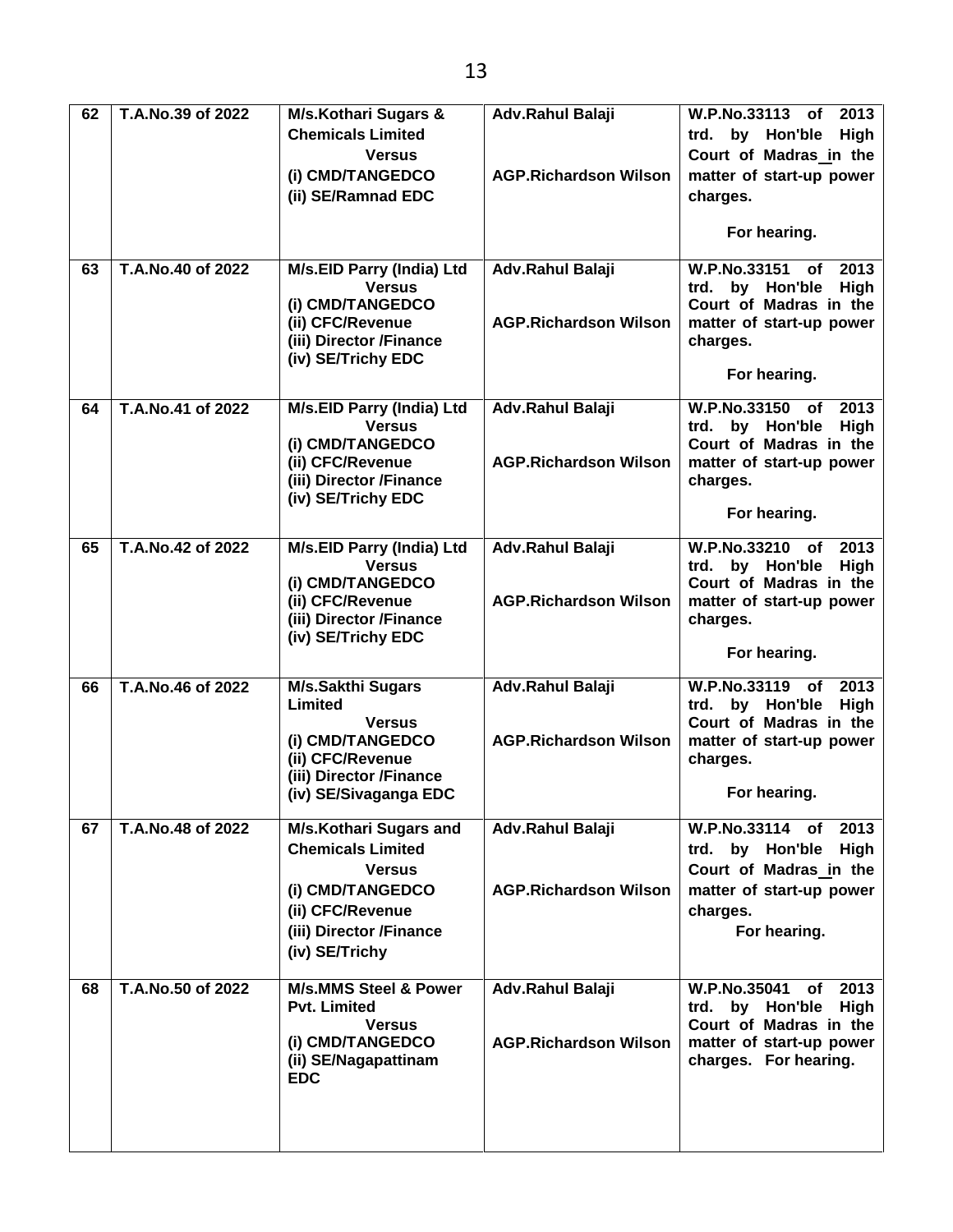| 69 | T.A.No.51 of 2022 | <b>M/s.MMS Steel &amp; Power</b><br><b>Pvt. Limited</b><br><b>Versus</b><br>(i) CMD/TANGEDCO<br>(ii) SE/Nagapattinam<br><b>EDC</b>                             | <b>Adv.Rahul Balaji</b><br><b>AGP.Richardson Wilson</b>   | W.P.No.35042 of<br>2013<br>by Hon'ble<br>trd.<br>High<br>Court of Madras in the<br>matter of start-up power<br>charges.<br>For hearing. |
|----|-------------------|----------------------------------------------------------------------------------------------------------------------------------------------------------------|-----------------------------------------------------------|-----------------------------------------------------------------------------------------------------------------------------------------|
| 70 | T.A.No.52 of 2022 | <b>M/s.Sakthi Sugars</b><br>Limited<br><b>Versus</b><br>(i) CMD/TANGEDCO<br>(ii) CFC/Revenue<br>(iii) Director /Finance<br>(iv) SE/Erode EDC                   | Adv.Rahul Balaji<br><b>AGP.Richardson Wilson</b>          | W.P.No.848 of 2014 trd.<br>by Hon'ble High Court of<br>Madras in the matter of<br>start-up power charges.<br>For hearing.               |
| 71 | T.A.No.53 of 2022 | <b>M/s.Sakthi Sugars</b><br>Limited<br><b>Versus</b><br>(i) CMD/TANGEDCO<br>(ii) CFC/Revenue<br>(iii) Director /Finance<br>(iv) SE/Erode EDC                   | Adv.Rahul Balaji<br><b>AGP.Richardson Wilson</b>          | W.P.No.869 of 2014 trd.<br>by Hon'ble High Court of<br>Madras in the matter of<br>start-up power charges.<br>For hearing.               |
| 72 | T.A.No.54 of 2022 | M/s.Bannari Amman<br><b>Sugars Limited</b><br><b>Versus</b><br>(i) CMD/TANGEDCO<br>(ii) CFC/Revenue<br>(iii) Director /Finance<br>(iv) SE/Erode EDC            | Adv.Rahul Balaji<br><b>AGP.Richardson Wilson</b>          | W.P.No.4924 of 2014 trd.<br>by Hon'ble High Court of<br>Madras in the matter of<br>start-up power charges.<br>For hearing.              |
| 73 | T.A.No.55 of 2022 | <b>M/s.Chemplast Sanmar</b><br>Limited<br><b>Versus</b><br>(i) CMD/TANGEDCO<br>(ii) SE/Mettur EDC                                                              | <b>Shree Law Services</b><br><b>AGP.Richardson Wilson</b> | W.P.No.14037 of<br>2014<br>trd. by Hon'ble<br>High<br>Court of Madras in the<br>matter of start-up power<br>charges.<br>For hearing.    |
| 74 | T.A.No.56 of 2022 | <b>M/s.Seshasayee Paper</b><br>and Boards Limited<br><b>Versus</b><br>(i) CMD/TANGEDCO<br>(ii) CFC/Revenue<br>(iii) Director /Finance<br>(iv) SE/Mettur EDC    | Adv.Rahul Balaji<br><b>AGP.Richardson Wilson</b>          | W.P.No.14952 of 2014<br>by Hon'ble<br>trd.<br>High<br>Court of Madras in the<br>matter of start-up power<br>charges.<br>For hearing.    |
| 75 | T.A.No.58 of 2022 | <b>M/s.MALCO Energy</b><br>Limited<br><b>Versus</b><br>(i) CMD/TANGEDCO<br>(ii) CFC/Revenue<br>(iii) Director /Finance<br>(iv) SE/Mettur EDC<br>(v) AO/Revenue | Adv.Rahul Balaji<br><b>AGP.Richardson Wilson</b>          | W.P.No.6382 of 2014 trd.<br>by Hon'ble High Court of<br>Madras in the matter of<br>start-up power charges.<br>For hearing               |